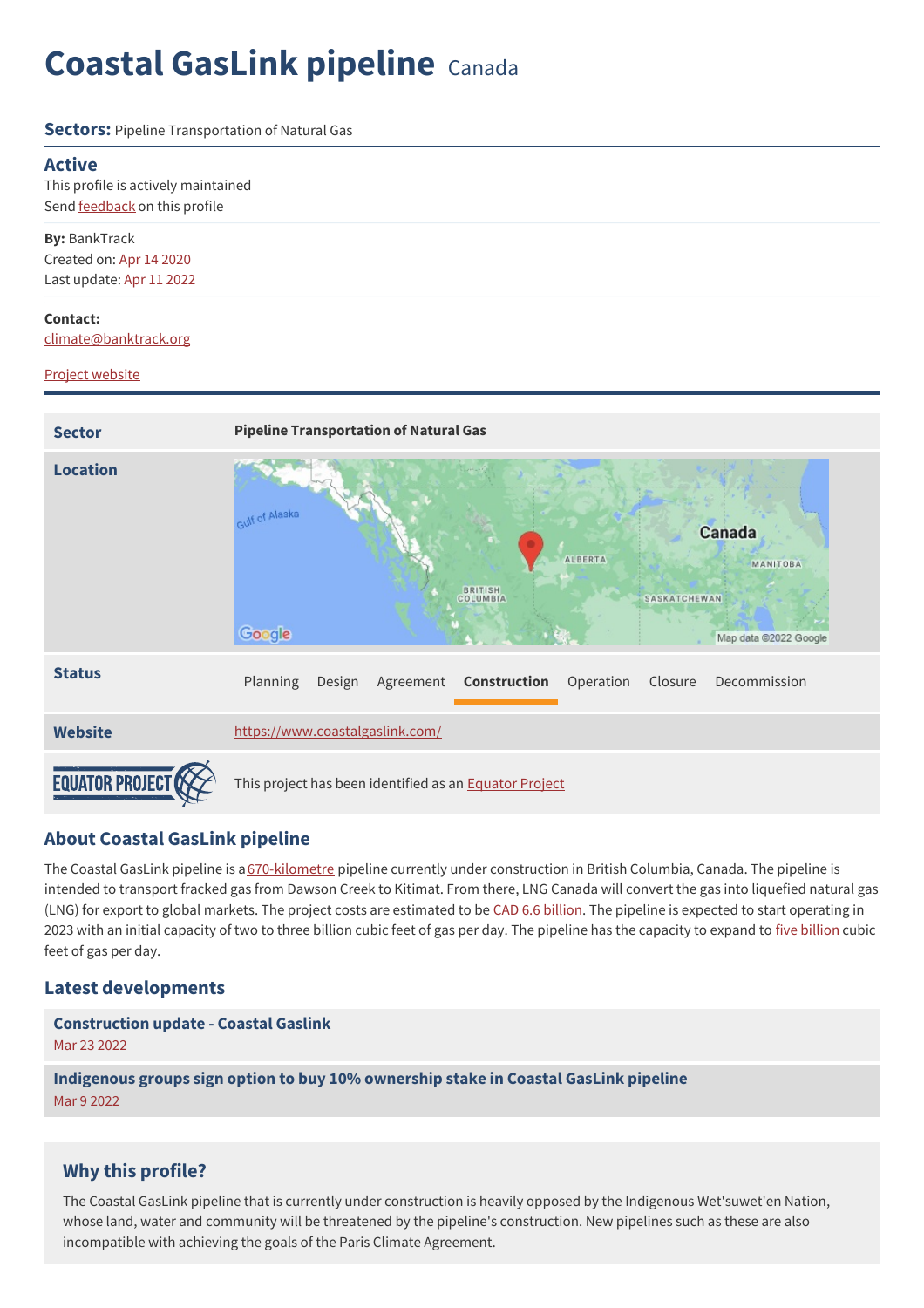This project is also part of BankTrack's Tracking the Equator [Principles](https://www.banktrack.org/campaign/tracking_the_equator_principles) campaign.

#### **What must happen**

Banks that finance the Coastal GasLink pipeline, either directly or indirectly, are facilitating Indigenous rights violations as well as environmental harm. Banks should refrain from financing the project itself as well as the companies behind it.

## **Impacts**

### **Social and human rights impacts**

**Indigenous rights** The Coastal GasLink pipeline currently under construction will run through the lands of the Wet'suwet'en nation. In violation of the United Nations Declaration on the Rights of Indigenous Peoples, Coastal GasLink did not receive free, prior and informed consent for the construction of the pipeline from the lands' title holders.

In the 1997 case [Delgamuukw](http://www.bctreaty.ca/sites/default/files/delgamuukw.pdf) v. British Columbia, Canadian courts recognised that the hereditary chiefs are the title holders over the Wet'suwet'en nation's traditional lands, and thus have the authority and jurisdiction to make decisions about the lands. However, in order to get consent, the federal and national governments ignored the hereditary chiefs. Instead they went to the band councils who, according to the Delgamuukw case, do not have authority off-reserve.

For years already, the hereditary chiefs of the Wet'suwet'en nation are [opposed](https://ricochet.media/en/3092/coastal-gaslink-pipeline-construction-continues-during-pandemic-and-so-does-resistance) to the Coastal GasLink pipeline and all other [pipelines](https://www.youtube.com/watch?v=xA1dihXTjBU&feature=emb_title). When Coastal GasLink moved onto their lands, the hereditary chiefs asked them to leave. In response, Coastal GasLink obtained a court injunction to forcefully remove hereditary chiefs, [Wet'suwet'en](https://www.coastalgaslink.com/siteassets/pdfs/whats-new/2019/2019-12-31-coastal-gaslink-comments-on-injunction-decision/judge-church--coastal-gaslink-pipeline-ltd.-v.-huson--december-2019.pdf) land defenders, and supporters from their own land.

In February 2020, following widespread solidary protests, aMemorandum of [Understanding](https://www.banktrack.org/download/memorandum_of_understanding/signed_mou_bc__canada_and_wetsuweten_may_14__2020.pdf) (MoU) was drafted by the Wet'suwet'en, provincial and federal governments. While the MoU recognises the authority of the hereditary chiefs, it does not address or resolve the dispute over the Coastal GasLink pipeline.

**Environmental Assessment Certificate** In February 2020, the hereditary chiefs of the Wet'suwet'en nation filed an application to the British Columbia (B.C.) Supreme Court, [requesting](https://thenarwhal.ca/b-c-failed-to-consider-links-between-man-camps-violence-against-indigenous-women-wetsuweten-argue/) a judicial review of the decision made by the Environmental Assessment Office (provincial agency that assesses major development proposals in British Columbia) to grant an extension to the Environmental Assessment Certificate for the Coastal GasLink pipeline. The chiefs argue that the extension, which was granted in October 2019, should not have been granted based on Coastal GasLink's non-compliance with the conditions of its permits (read more under 'environmental issues') as well as the findings of Canada's National Inquiry on Missing and [Murdered](https://www.mmiwg-ffada.ca/final-report/) Women(read more under 'gender aspects').

**Covid-19** While British Columbia extended its state of emergency, pipeline construction is allowed to continue as it is classified as an essential service by the provincial government. It is reported that even though there are less workers on-site, the workers remain in close [proximity](https://ricochet.media/en/3092/coastal-gaslink-pipeline-construction-continues-during-pandemic-and-so-does-resistance). The situation has caused fears of an outbreak. Anarticle [published](https://ricochet.media/en/3092/coastal-gaslink-pipeline-construction-continues-during-pandemic-and-so-does-resistance) on Ricochet explains how some Indigenous people are reminded of "the darkest episodes of North America's violent colonial legacy, including the 1837–38 smallpox epidemic caused by infected blankets that white settlers gave to unsuspecting Native Americans.'' Makwala Smith, a protestor against the relevant legislation said: ''If our isolated communities start getting infected by the virus because of the coming and going of police and CGL workers, this would mean the continuation of the cultural genocide brought upon by racist attitudes and decades of colonialist policies that have been imposed on our people." In December 2020, a COVID-19 [outbreak](https://www.cbc.ca/news/canada/british-columbia/covid-19-outbreak-coastal-gaslink-1.5849605) was reported in two accommodation sites for workers, infecting 27 people, who are said to have transmitted the virus in and between the sites. This further highlights the lack of safeguards that TC Energy has in place to curb the spread of the virus and protect its own workers.

**Industrial work camps**Besides Coastal GasLink's noncompliance with conditions set out in its initial Environmental Assessment Certificate, in its application to B.C. Supreme Court the hereditary chiefs point to the results of an inquiry into the cases of Missing and Murdered Indigenous Women and Girls. The inquiry found that there is "substantial evidence that natural resource projects [like Coastal GasLink] increase violence against Indigenous women and children and two-spirit individuals'' through the creation of 'man camps'. The inquiry calls for the "government to do [gender-based](https://www.nationalobserver.com/2020/03/09/news/coastal-gaslink-broke-bc-pipeline-rules-more-50-times) analysis of the impact of new resource projects". According to the Wet'suwet'en, Coastal GasLink's 'Social and Economic Effects Management Plan' falls [short](https://biv.com/article/2020/02/environmental-assessment-office-granted-extension-coastal-gaslink-project-based) and does not include such an analysis.

**Health issues** Physicians in Dawson Creek (where the natural gas that Coastal Gaslink will carry is fracked) recently warned ofhealth issues related to fracking activities after seeing patients with symptoms they could not explain. These symptoms include [nosebleeds](https://thenarwhal.ca/potential-health-impacts-of-fracking-in-b-c-worry-dawson-creek-physicians/), respiratory illnesses and rare cancer types which can be attributed to highly toxic chemicals like benzene, toluene, 2 butoxyethanol and heavy metals which seep into drinking water as a result of [fracking](https://www.greenpeace.org/usa/global-warming/issues/fracking/environmental-impacts-water/).

## **Environmental and climate impacts**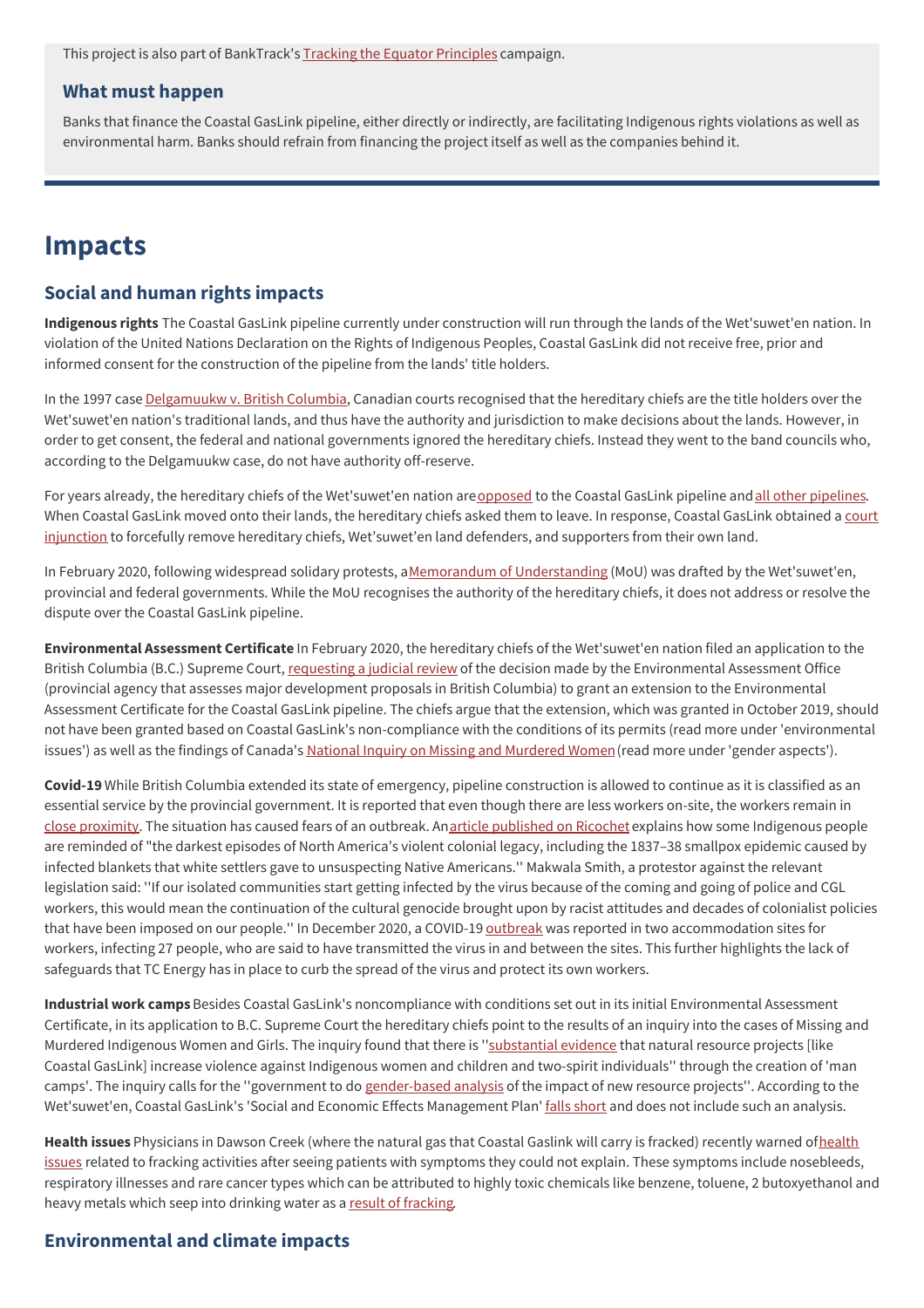**Violations of environmental conditions** According to the hereditary chiefs, Coastal GasLink does not comply with the conditions set out in the initial Environmental Assessment Certificate of 2014. In its [inspection](https://www.projects.eao.gov.bc.ca/p/588511c4aaecd9001b825604/documents) reports, the Environmental Assessment Office notes dozens of [violations](https://www.nationalobserver.com/2020/03/09/news/coastal-gaslink-broke-bc-pipeline-rules-more-50-times) by Coastal GasLink in 2018 and 2019. The violations range "from blocking Indigenous people from accessing their traplines to missing deadlines on commitments to conserve caribou and endangered plants''. In June 2020, the Environmental Assessment Office of British Columbia found that TC Energy had cleared a large stretch of protected wetland areas for construction without proper [surveying](https://thenarwhal.ca/coastal-gaslink-stop-work-order-protected-wetlands/) and planning. These wetlands are of cultural and ecological importance for the Wet'suwet'en and also serve as habitats for various [species](http://www.wetsuweten.com/files/Wetsuweten_Title_and_Rights_report_to_EAO_for_Coastal_GasLink_Application.pdf) at risk and many fish species, which have not been taken into account while determining the adverse impact of the Gaslink pipeline. Due to this, more than [42](https://thenarwhal.ca/coastal-gaslink-stop-work-order-protected-wetlands/) wetlands have already been affected from the construction procedures and if the construction goes on without the development of site-specific mitigation strategies, more than 300 protected wetlands will be affected.

**Climate change** It is expected that the Coastal GasLink pipeline will transport up to five billion cubic feet of natural gas every day when in operation. When burned, this natural gas is equivalent to the emission of 585.5 million [pounds](https://www.pressreader.com/canada/the-province/20200123/281642487137349) of CO2 every day. This corresponds to approximately 13% of Canada's daily greenhouse gas emissions in 2017. In general, all development of untapped fossil fuel sources is incompatible with the Paris climate agreement. Analysis by Oil Change [International](http://priceofoil.org/2018/10/17/the-skys-limit-ipcc-report-15-degrees-of-warming/) shows that the currently developed fossil fuel reserves for gas, oil and coal are already double the remaining carbon budget for a 50% chance of staying below 1.5°C of global warming.

An article published by Canada's National Observer in June 2020 report that the Canadian government is undermining its own climate goals by supporting pipeline projects such as the Coastal GasLink pipeline.

**Pollution** The Coastal GasLink pipeline will carry gas fracked from the Montney Shale Formation. Hydraulic fracturing, or fracking, is the technology being used to develop unconventional hydrocarbon reservoires. Scientific research shows that the employment of fracking [negatively](http://www.boell.de/sites/default/files/megaproject.pdf) impacts public health, water, soil and air. The technique makes use of several dangerous chemicals that are released during the process causing pollution.

**Diesel spills** In June 2020, The Tyee [reported](https://thetyee.ca/News/2020/06/04/Pipeline-Spill-Wetsuweten-Territory/) that two fuel spills occurred on Wet'suwet'en territory. Both of the spills caused 500 litres of diesel to leak into the ground. One of the spills occurred at the Community-Industry Safety Office of the Royal Canadian Mounted Police (RCMP), which was set up to patrol pipeline protests in the area. The second spill occurred at a work camp for the Coastal GasLink pipeline. Both of these spills were not reported to the hereditary chiefs until days after the fact.

## **Governance**

## **Bank policies**

The following bank investment policies apply to this project:

**Royal Bank of [Canada](https://www.banktrack.org/show/bankprofile/rbc) (RBC)**

**Climate [Blueprint](https://www.banktrack.org/download/climate_change_policy_2)** Nov 25 2019 | Royal Bank of Canada

**[Environmental](https://www.rbc.com/community-social-impact/environment/environmental-social-risk-management.html) and social risk management** Date listed represents date as accessed on website Feb 26 2021 | Royal Bank of Canada

#### **Bank of [Montreal](https://www.banktrack.org/show/bankprofile/bmo_financial_group) (BMO)**

**[Statement](https://www.banktrack.org/download/statement_on_climate_change_3) on climate change** Dec 31 2018 | BMO

**[Responsible](https://our-impact.bmo.com/our-practices/environmental-social-risk-management/) lending policies** [Date listed represents date as accessed on website] Mar 9 2020 | BMO

**[Environmental](https://www.banktrack.org/download/environmental_policy_49) Policy** Dec 14 2020 | Bank of Montreal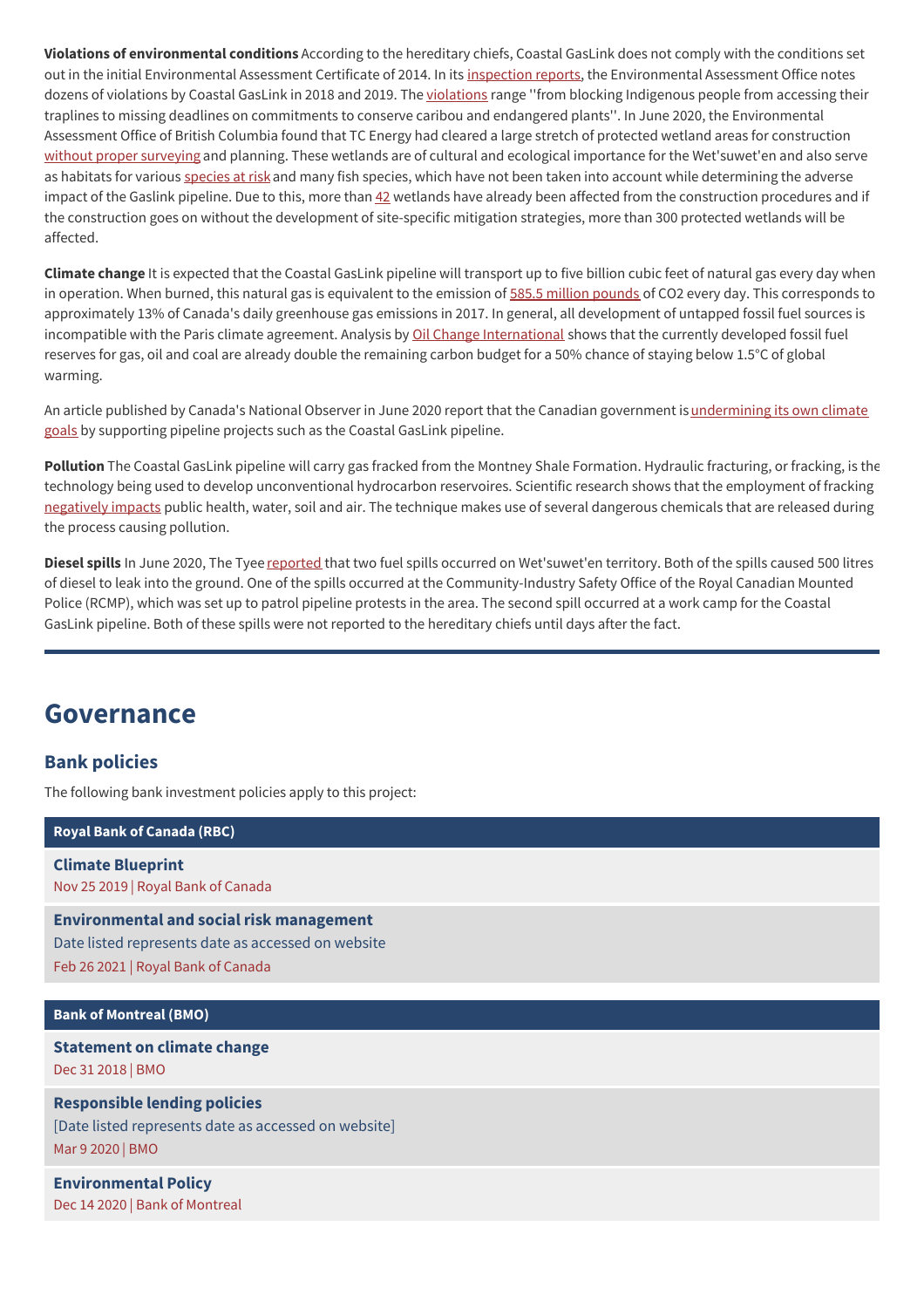#### **[Statement](https://www.banktrack.org/download/statement_on_human_rights_2020) on Human Rights**

Jul 24 2020 | Bank of Montreal

#### **[Scotiabank](https://www.banktrack.org/show/bankprofile/scotiabank)**

## **Climate [commitments](https://www.banktrack.org/download/climate_commitments_1)**

Nov 18 2019 | Scotiabank

### **[Environmental](http://www.scotiabank.com/ca/common/pdf/about_scotia/overview_of_scotiabank_environmental_policy.pdf) policy**

#### Apr 7 2010 | Scotiabank

#### **Global human rights [statement](https://www.banktrack.org/download/global_human_rights_statement)**

Nov 2 2021 | Scotiabank

#### **Canadian Imperial Bank of [Commerce](https://www.banktrack.org/show/bankprofile/cibc) (CIBC)**

### **Lending and [investment](https://www.cibc.com/en/about-cibc/corporate-responsibility/environment/lending-and-investment.html)**

Date listed represents date as accessed on website Mar 9 2020 | CIBC

#### **[Toronto-Dominion](https://www.banktrack.org/show/bankprofile/td_bank_financial_group) Bank (TD Bank)**

**[Responsible](https://www.td.com/document/PDF/corporateresponsibility/2018-ESG-Report.pdf) Financing** Page 17 of TD's CSR report 2018 Jun 24 2019 | TD

#### **Bank of [America](https://www.banktrack.org/show/bankprofile/bank_of_america)**

## **Human Rights [Statement](https://www.banktrack.org/download/human_rights_statement_8)**

Apr 18 2019 | Bank of America

**[Environmental](https://www.banktrack.org/download/environmental_and_social_risk_policy_framework_9) and social risk policy framework** Dec 31 2021 | Bank of America

#### **[Citi](https://www.banktrack.org/show/bankprofile/citi)**

## **[Statement](https://www.banktrack.org/download/statement_on_human_rights_6) on human rights** Nov 22 2018 | Citi

**[Environmental](https://www.banktrack.org/download/environmental_and_social_policy_framework_11) and Social Policy Framework** Mar 1 2022 | Citi

#### **[JPMorgan](https://www.banktrack.org/show/bankprofile/jpmorgan_chase) Chase**

**[Paris-aligned](https://www.jpmorganchase.com/ir/news/2020/adopts-paris-aligned-financing-commitment) financing commitment** Oct 6 2020 | JPMorgan Chase

**[Environmental](https://www.banktrack.org/download/environmental_and_social_policy_framework_10) and social policy framework** Oct 8 2021 | JPMorgan Chase

#### **Mizuho [Financial](https://www.banktrack.org/show/bankprofile/mizuho) Group**

**[Environmental](https://www.mizuhogroup.com/sustainability/environment/policy/environmentalpolicy) Policy** Jul 15 2020 | Mizuho Financial Group

### **Code of Conduct**

Date listed [represents](https://www.mizuhogroup.com/sustainability/mizuhocsr/management/code) date as accessed on website

Mar 30 2020 | Mizuho Financial Group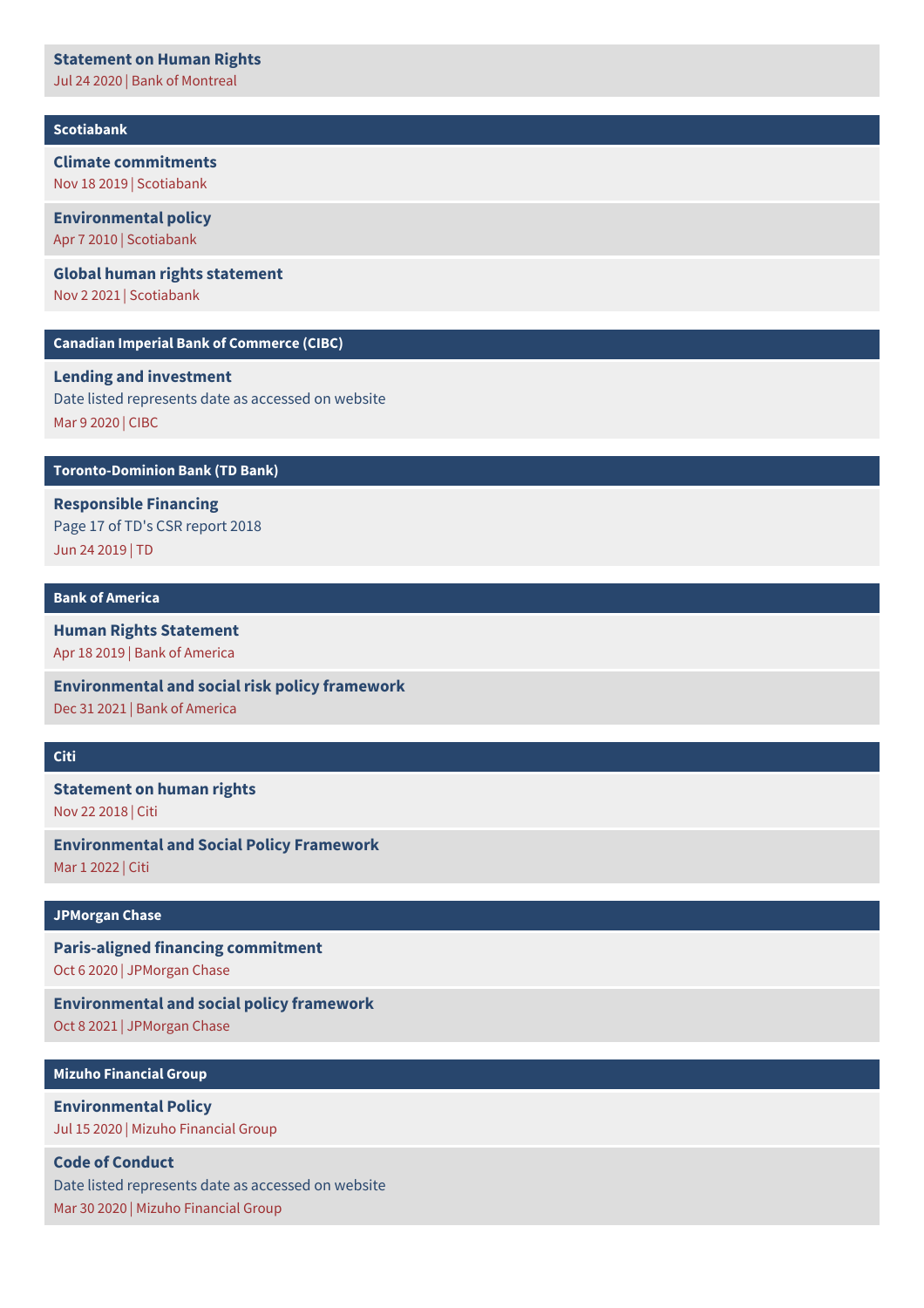## **[Biodiversity](https://www.mizuhogroup.com/sustainability/environment/biodiversity) policy**

Date listed represents date as accessed on website Feb 25 2021 | Mizuho Financial Group

**[Environmental](https://www.banktrack.org/download/environmental_and_social_management_policy_for_financing_and_investment_activity) and social management policy for financing and investment activity**

Jun 3 2020 | Mizuho Financial Group

## **Policies on specific industrial sectors: Weapons, Coal-fired power [generation,](https://www.banktrack.org/download/policies_on_specific_industrial_sectors_weapons_coalfired_power_generation_coal_mining_oil_and_gas_palm_oil_lumber_and_pulp) Coal mining, Oil and gas, Palm oil, lumber and pulp**

[page 58 of Annual 2020 report] Mar 31 2021 | Mizuho Financial Group

#### **[Mitsubishi](https://www.banktrack.org/show/bankprofile/bank_of_tokyo_mitsubishi_ufj) UFJ Financial Group (MUFG)**

**Human Rights [Principles](https://www.mufg.jp/english/csr/policy/index.html)** Jul 15 2020 | Mitsubishi UFJ Financial Group (MUFG)

**Carbon neutrality [declaration](https://www.banktrack.org/download/carbon_neutrality_declaration)** May 17 2021 | MUFG

**Revision of the MUFG [Environmental](https://www.mufg.jp/dam/pressrelease/2022/pdf/news-20220401-001_en.pdf) and Social Policy Framework**

Apr 1 2022 | MUFG

#### **Sumitomo Mitsui Banking [Corporation](https://www.banktrack.org/show/bankprofile/sumitomo_mitsui_banking_corporation) (SMBC)**

**Revision of ESG [financing](https://www.smbc.co.jp/news_e/e600579_01.html) policies** Apr 16 2020 | Sumitomo Mitsui Banking Corporation

**[Statement](https://www.banktrack.org/download/statement_on_human_rights_8) on human rights** Mar 5 2019 | Sumitomo Mitsui Financial Group

#### **Management of [environmental](https://www.smfg.co.jp/english/responsibility/smfgcsr/esg_initiative/risk/) risks**

Date listed represents date as accessed on website Jan 14 2021 | Sumitomo Mitsui Financial Group

### **[Environmental](https://www.smfg.co.jp/english/sustainability/esg/environment/) policy**

Date listed represents date as accessed on website Jan 14 2021 | SMBC

## **[Reinforcing](https://www.banktrack.org/download/reinforcing_efforts_against_climate_change) efforts against climate change**

May 12 2021 | SMBC

**Truist Financial [Corporation](https://www.banktrack.org/show/bankprofile/suntrust_bank)**

**Code of [Business](https://www.banktrack.org/download/code_of_business_conduct_and_ethics_8) Conduct and Ethics** Oct 12 2018 | SunTrust Bank

**Export [Development](https://www.banktrack.org/show/bankprofile/export_development_canada) Canada**

**[Enviromental](https://www.banktrack.org/download/enviromental_and_social_risk_management_policy) and social risk management policy** May 1 2019 | Export Development Canada

**China [Construction](https://www.banktrack.org/show/bankprofile/china_construction_bank) Bank**

**Guidelines on [environmental](https://chinadevelopmentbrief.cn/wp-content/uploads/2021/08/Guidelines-for-financial-institutions-environmental-information-disclosure.pdf) information disclosure for financial institutions** Jul 22 2021 | People's Bank of China

**Green, Social, Sustainability and [Sustainability-Linked](https://www.banktrack.org/download/green_social_sustainability_and_sustainabilitylinked_gsss_bond_framework) ("GSSS") Bond Framework** Apr 1 2021 | China Construction Bank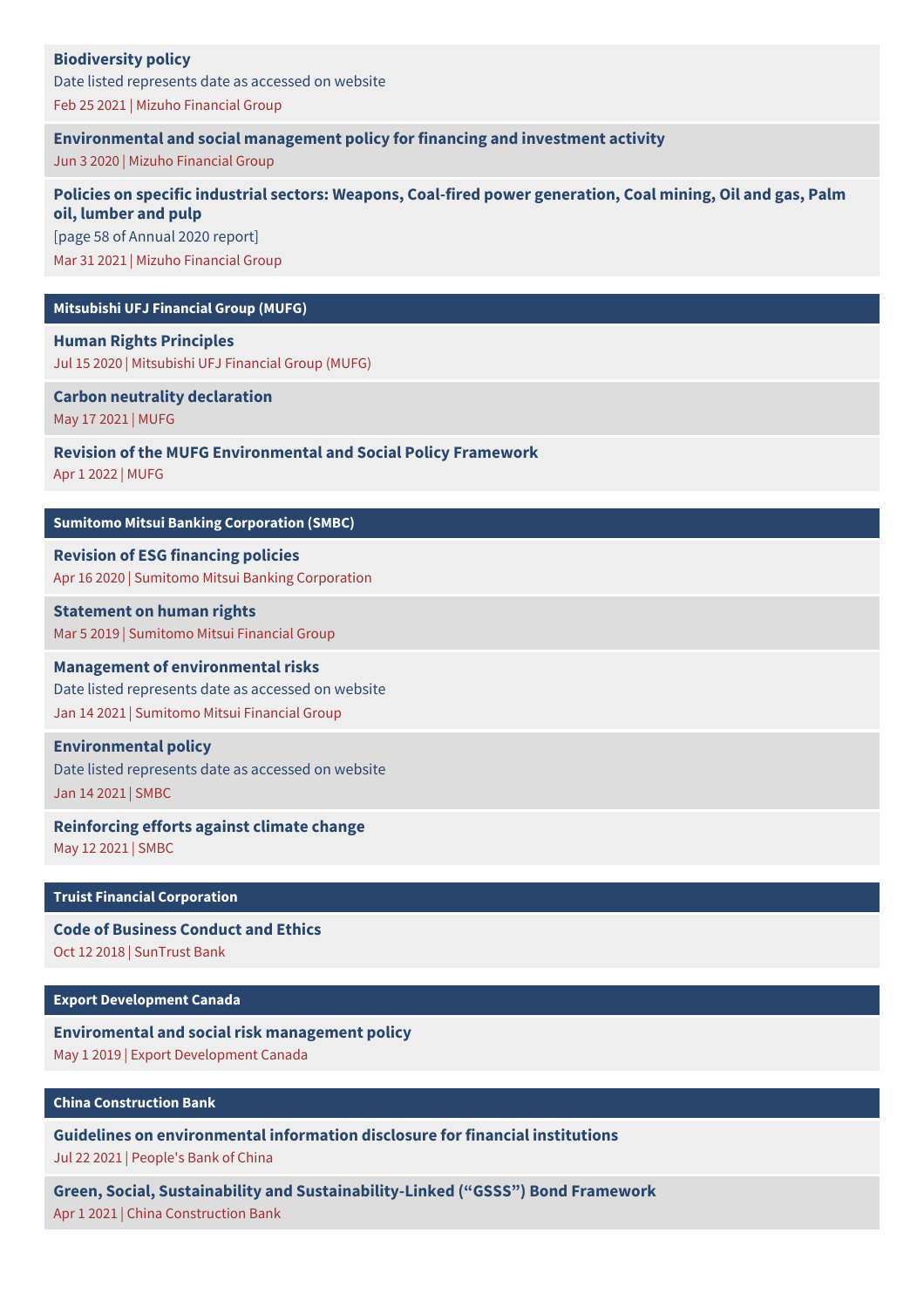#### **Bank of [China](https://www.banktrack.org/show/bankprofile/bank_of_china)**

#### **[Environmental](https://www.banktrack.org/download/environmental_policy_32) policy**

Apr 1 2019 | Bank of China Hong Kong

#### **Guidelines on [environmental](https://chinadevelopmentbrief.cn/wp-content/uploads/2021/08/Guidelines-for-financial-institutions-environmental-information-disclosure.pdf) information disclosure for financial institutions**

Jul 22 2021 | People's Bank of China

**Environmental and social [responsibilities](https://www.banktrack.org/download/environmental_and_social_responsibilities)**

Sep 14 2021 | Bank of China

## **[CaixaBank](https://www.banktrack.org/show/bankprofile/CaixaBank)**

**Code of [business](https://www.banktrack.org/download/code_of_business_conduct_and_ethics_7) conduct and ethics** Jan 31 2019 | CaixaBank

**[Environmental](https://www.banktrack.org/download/environmental_risk_management_policy_1) risk management policy**

Feb 28 2019 | CaixaBank

**Principles of the Corporate [Sustainability/Corporate](https://www.banktrack.org/download/principles_of_the_corporate_sustainabilitycorporate_social_responsibility_policy) Social Responsibility Policy**

Jul 31 2020 | CaixaBank

**[Environmental](https://www.banktrack.org/download/environmental_risk_management_policy_2) and Energy Management Principles** May 31 2020 | CaixaBank

#### **KfW [IPEX-Bank](https://www.banktrack.org/show/bankprofile/kfw_ipex_bank)**

**[Environmental](https://www.banktrack.org/download/environmental_and_social_principles) and Social Principles**

Jun 2 2010 | KfW Group

**Exclusion list and sectoral [guidelines](https://www.kfw.de/PDF/Download-Center/Konzernthemen/Nachhaltigkeit/Ausschlussliste_EN.pdf)** Jul 1 2019 | KfW Group

#### **KB [Financial](https://www.banktrack.org/show/bankprofile/kb_financial_group) Group**

**[Human](https://www.banktrack.org/download/human_rights_policy_38) rights policy** Nov 4 2021 | KB Financial Group

**[Environmental](https://www.banktrack.org/download/environmental_and_social_risk_policy_framework_10) and social risk policy framework**

Oct 19 2021 | KB Financial Group

### **Industrial and [Commercial](https://www.banktrack.org/show/bankprofile/industrial_commercial_bank_of_china) Bank of China (ICBC)**

**Guidelines on [environmental](https://chinadevelopmentbrief.cn/wp-content/uploads/2021/08/Guidelines-for-financial-institutions-environmental-information-disclosure.pdf) information disclosure for financial institutions**

Jul 22 2021 | People's Bank of China

**Credit policies for domestic industries: mining, energy, oil & gas, [transportation,](https://www.banktrack.org/download/2021_interim_esg_report_includes_credit_policies_on_mining_energy_oil_gas_transportation_biodiversity_and_agriculture) biodiversity and agriculture** Page 12 of 2021 interim ESG report Sep 17 2021 | ICBC

#### **[LBBW](https://www.banktrack.org/show/bankprofile/lbbw)**

**[Sustainability](https://www.banktrack.org/download/sustainability_practices) Practices** Mar 1 2019 | LBBW

#### **United [Overseas](https://www.banktrack.org/show/bankprofile/uob) Bank (UOB)**

**[Responsible](https://www.uobgroup.com/uobgroup/sustainability/responsible-financing.page) financing** Date listed represents date as accessed on website Aug 26 2021 | UOB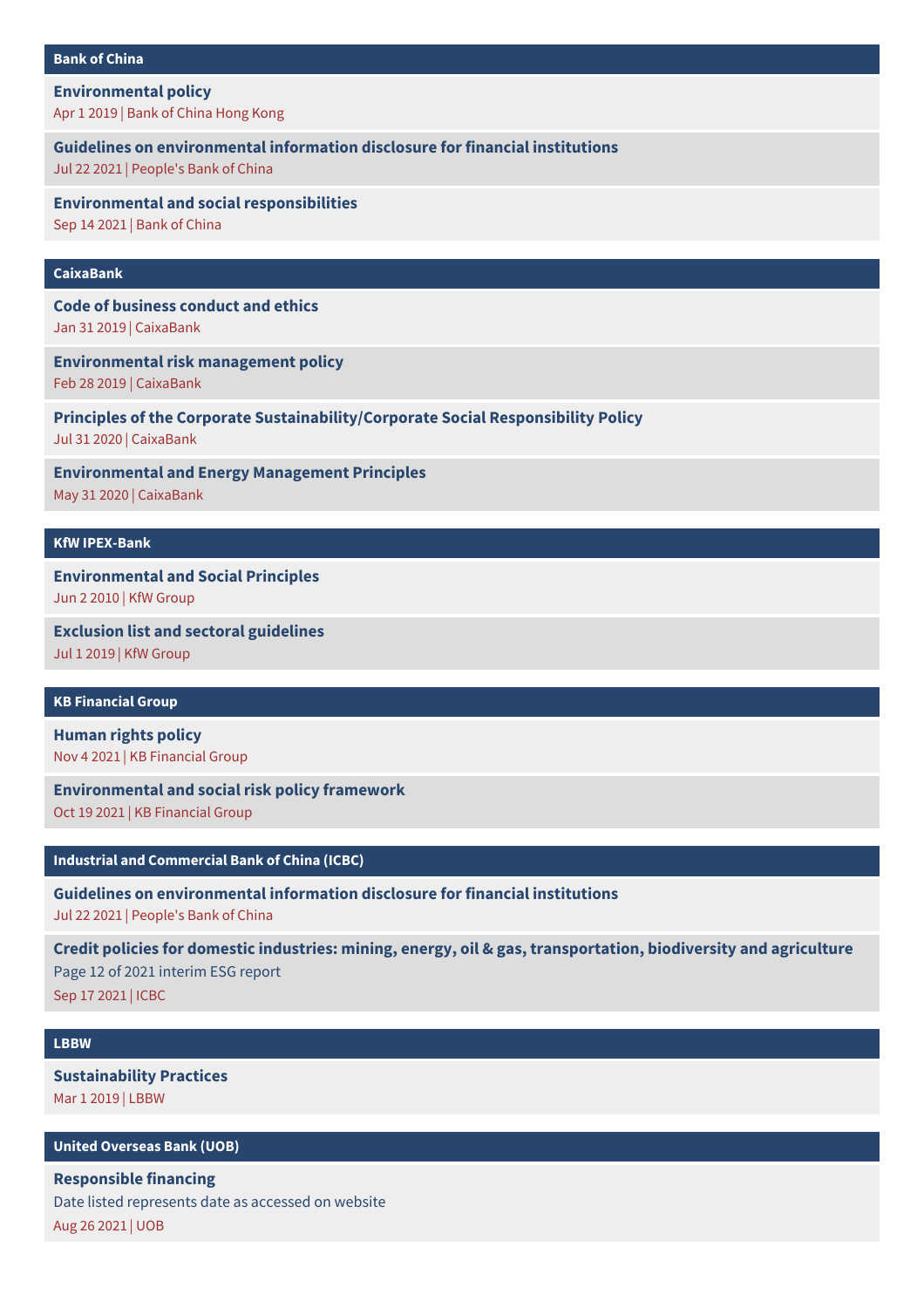#### **National [Australia](https://www.banktrack.org/show/bankprofile/national_australia_bank_group) Bank (NAB)**

**[Human](https://www.banktrack.org/download/human_rights_policy_36) Rights Policy** Oct 26 2020 | NAB

**Climate change [commitments](https://www.nab.com.au/about-us/corporate-responsibility/environment/climate-change)** Date listed represents date as accessed on website Feb 25 2021 | NAB

**ESG Risk [Management](https://www.nab.com.au/about-us/social-impact/shareholders/esg-risk-management)** Date listed represents date as accessed on website Feb 25 2021 | NAB

#### **[Sumitomo](https://www.banktrack.org/show/bankprofile/sumitomo_mitsui_trust_holdings) Mitsui Trust Holdings**

**Notice regarding review of policies and views on [environmental/social](https://www.banktrack.org/download/notice_regarding_review_of_policies_and_views_on_environmentalsocial_considerations_for_loansr) considerations for loans** Mar 31 2020 | Sumitomo Mitsui Trust Holdings

**[Environmental](http://smth.jp/en/csr/management/environmental_policy/index.html) Policy** Date listed represents date as accessed on website Apr 28 2020 | SMTH

## **[Sustainability](http://smth.jp/en/csr/philosophy/csr_policy/index.html) Policy**

Date listed represents date as accessed on website Apr 28 2020 | SMTH

### **Applicable norms and standards**

**Equator [Principles](http://www.equator-principles.com)**

**Principles for [Responsible](http://www.unepfi.org/banking/bankingprinciples/) Banking (PRB)**

**The Paris [Agreement](https://unfccc.int/process-and-meetings/the-paris-agreement/the-paris-agreement)**

**UN Guiding [Principles](http://business-humanrights.org/en/un-guiding-principles) on Business and Human Rights**

**United Nations [Declaration](http://www.un.org/esa/socdev/unpfii/documents/DRIPS_en.pdf) on the Rights of Indigenous Peoples**

#### **Other applicable regulations**

[Environmental](http://www.bclaws.ca/civix/document/id/complete/statreg/18051) Assessment Act of British Columbia, Canada

## **Brief history**

In 2012, TC Energy [announced](https://www.coastalgaslink.com/whats-new/news-stories/2012/2012-06-05transcanada-selected-by-shell-and-partners-to-develop-multi-billion-dollar-natural-gas-pipeline-to-canadas-west-coast/) that it was selected by Shell Canada and partners to design, build and own the Coastal GasLink pipeline. Two years later, Coastal GasLink obtained the Environmental Assessment Certificate for its project. Attached to this certificate were32 [legally-binding](https://projects.eao.gov.bc.ca/api/public/document/58868fd8e036fb0105768796/download/Table%20of%20Conditions.pdf) conditions for Coastal GasLink to fulfil. These included the conditions to avoid caribou habitats and to continue consultations with Indigenous groups.

In May 2016, Coastal GasLink [announced](https://www.coastalgaslink.com/whats-new/news-stories/2016/2016-05-10project-receives-all-remaining-bc-oil-and-gas-commission-construction-permits/) that it obtained all of the provincial regulatory approvals required for the pipeline and n September 2019, [construction](https://www.coastalgaslink.com/construction) of the Coastal GasLink pipeline started.

In October 2019, the Environmental Assessment Certificate was [extended](https://projects.eao.gov.bc.ca/api/public/document/5da9f6fe5cbf570021016fa2/download/350810_Forrest_FINAL.pdf) for another five years.

In December 2019, it was announced that KKR and AIMCo bought a 65% [stake](https://www.businesswire.com/news/home/20191226005038/en/KKR-Acquire-Significant-Stake-Canada%25E2%2580%2599s-Coastal-GasLink) in the Coastal GasLink pipeline.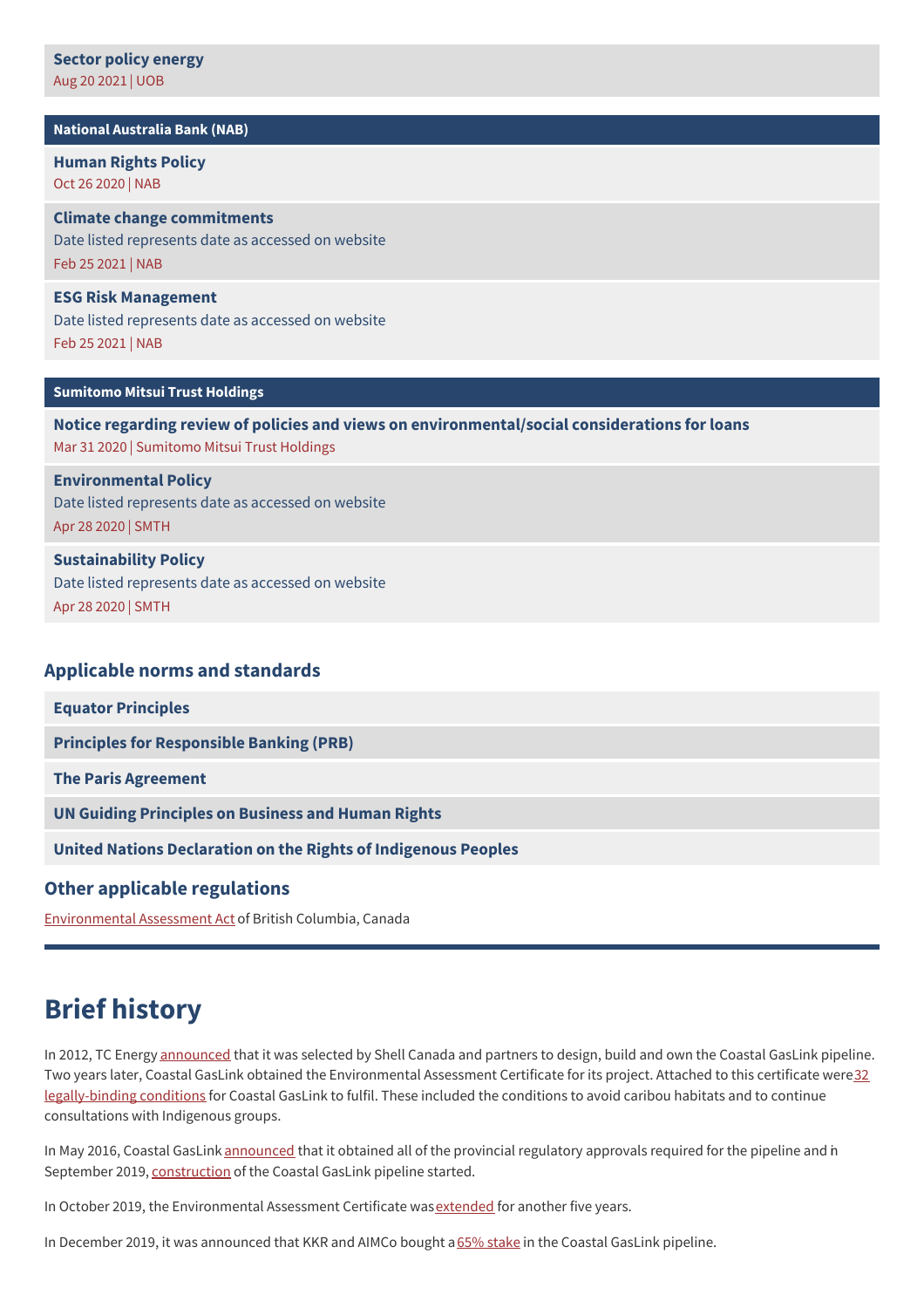After an [injunction](https://www.coastalgaslink.com/siteassets/pdfs/whats-new/2019/2019-12-31-coastal-gaslink-comments-on-injunction-decision/judge-church--coastal-gaslink-pipeline-ltd.-v.-huson--december-2019.pdf) creating "an exclusionary zone against those [...] who would interfere with the pipeline's construction" was granted by the British Columbia Supreme Court in December 2019, police started to arrest the people that were blocking construction sites on the Wet'suwet'en lands. These arrests sparked protests to erupt across [Canada](https://globalnews.ca/news/6558170/wetsuweten-protests-canada-update/) in solidarity with the Wet'suwet'en struggle against the pipeline in February 2020.

At the end of February 2020, a meeting of three days was set between the hereditary chiefs and provincial and federal governments. During these talks, an [agreement](https://www.forgetthebox.net/wetsuweten-traditional-land-rights-finally-recognized-202006031/) was reached regarding the Wet'suwet'en land rights and governance. The agreement did not include an agreement regarding the Coastal GasLink pipeline itself. Nevertheless, construction work of the pipeline resumed.

At the end of March 2020, hereditary chiefs called upon the provincial and federal governments to halt construction work, as the activities would heighthen the risk of transmission of [Covid-19](https://www.straight.com/covid-19-pandemic/union-of-bc-indian-chiefs-demand-closure-of-coastal-gaslink-work-camps). This call was not answered. Despite British Columbia's state of emergency, pipeline construction - classified as an [essential](https://ricochet.media/en/3092/coastal-gaslink-pipeline-construction-continues-during-pandemic-and-so-does-resistance) service by the provincial government - is allowed to continue.

By May 2020, clearing of the route of the pipeline wasnearly [completed](https://www.alaskahighwaynews.ca/regional-news/coastal-gaslink-route-nearly-cleared-1.24139701).

## **Updates**

## **Construction update - Coastal Gaslink**

#### Mar 23 2022

[Construction](https://www.coastalgaslink.com/siteassets/pdfs/construction/updates/cgl-construction-update-march-2022.pdf) activities steadily progress (overal construction progress is at 52.2%) spring breakup nears - the time of year when field construction work is reduced due to soft, thawing ground conditions caused by melting snow.

Construction of the pipeline is divided into 8 sections. Section 1 is almost complete with 100% of grading completed and 99.4% of pipe installed. Section 2 has 85.9% of grading completed and 28.7% of pipe installed. Section 3 has 62.5% of grading completed and 55.2% of pipe installed. Section 4 has 100% of grading completed and 99.7% of pipe installed. Section 5 has 88.5% of grading completed and 39.6% of pipe installed. Section 6 has 84.7% of grading completed and 36% of pipe installed. In section 7, 96.6% of the project site has been cleared resulting in 11.2% of grading to be completed and 0% of pipe installed. Section 8 has 72.2% of grading completed and 29.8% of pipe installed.

## **Indigenous groups sign option to buy 10% ownership stake in Coastal GasLink pipeline**

#### Mar 9 2022

Two groups representing the interests of more than a dozen First Nation communities along the Coastal GasLink pipeline route have signed option agreements to acquire a 10 per cent [ownership](https://thenarwhal.ca/coastal-gaslink-first-nations-sale/) stake in the \$6.7-billion project in northern British Columbia.

The equity option for Coastal GasLink, which is still under construction, will be exercisable once the pipeline is commercially in service sometime in 2023.

The agreements, announced March 9, would allow First Nations groups to become owners in Costal GasLink alongside the Alberta Investment Management Corporation (AIMCo), private equity giant KKR, and TC Energy Corp.

Chief Corrina [Leween](https://financialpost.com/commodities/energy/oil-gas/indigenous-groups-sign-option-to-buy-10-ownership-stake-in-coastal-gaslink-pipeline) of Cheslatta Carrier Nation said she's hopeful that the resulting revenues will help First Nations invest in infrastructure and community resources like daycares and elder care. "We've never had the opportunity before to participate in ownership of a major project that crosses our territory", she said in an interview.

## **Construction update - Coastal Gaslink**

#### Feb 23 2022

According to [Coastal](https://www.coastalgaslink.com/siteassets/pdfs/construction/updates/cgl-construction-update-february-2022.pdf) Gaslink, overall project progress surpassed 60 per cent completion. The construction progess is at 50.3%. This year, they will begin to complete pipe installation.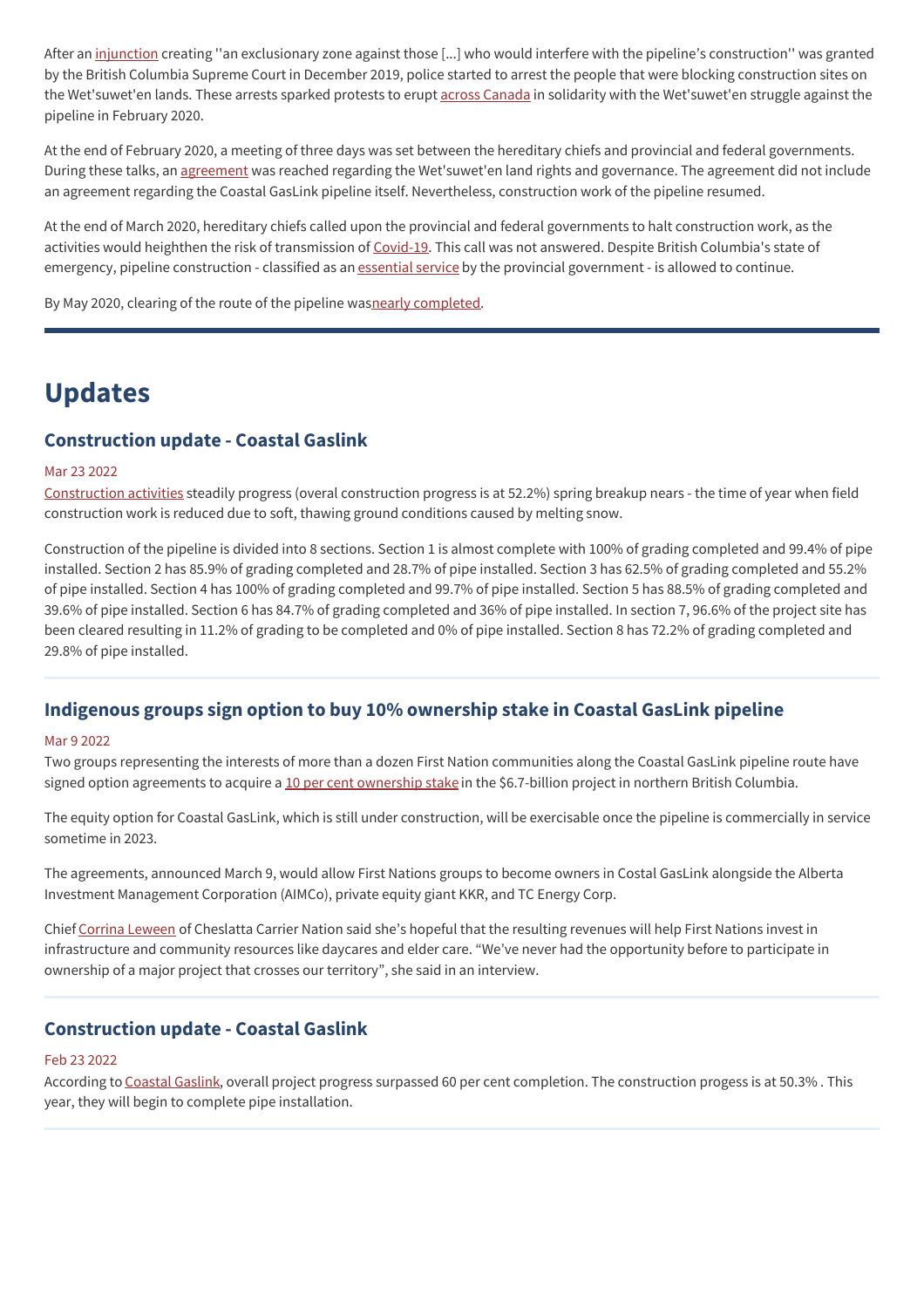## **Construction comes to a halt due to non-compliance**

#### Jul 7 2020

In June 2020, due to non-compliance with management and survey guidelines, the Environmental Assessment Office ordered TC Energy to cease all [construction](https://thenarwhal.ca/coastal-gaslink-stop-work-order-protected-wetlands/) operations within 30 meters of wetland areas that were designated as socioeconomically important, until a proper survey and planning is undertaken by the company.

## **Financiers**

In May 2020, it was reported that TC Energy (the company which previously fully owned and operated the project through its subsidiary TransCanada Pipelines) secured project [financing](https://www.worldpipelines.com/project-news/26052020/tc-energy-announces-completion-of-coastal-gaslink-agreements/) for the Coastal GasLink pipeline. The project finance is estimated to cover up to 80% of the project costs. See below for the banks and financial institutions that provided this debt. Besides project finance, five commercial banks (Royal Bank of Canada, Bank of Montreal, Scotiabank, CIBC and TD Bank) have provided Coastal GasLink with working capital.

The remaining costs will be provided through equity by TC Energy. More information on who finances TC Energy can be found on the company's [profile](http://www.banktrack.org/company/transcanada).

| <b>Banks</b>                                                                                                                                 |                 |                               |                              |
|----------------------------------------------------------------------------------------------------------------------------------------------|-----------------|-------------------------------|------------------------------|
| <b>ATB Financial</b>                                                                                                                         |                 |                               | Details $\nabla$             |
| Debt - project finance<br>ATB Financial co-financed a CAD 6.4 billion term loan to Coastal GasLink<br>source: IJGlobal data, July 2020       | CAD 160 million | 28 April 2020 - 28 April 2027 |                              |
| <b>Bank of America</b> United States profile                                                                                                 |                 |                               | Details $\nabla$             |
| Debt - project finance<br>Bank of America co-financed a CAD 6.4 billion term loan to Coastal GasLink<br>source: IJGlobal data, July 2020     | CAD 315 million | 28 April 2020 - 28 April 2027 |                              |
| <b>Bank of China</b> China profile                                                                                                           |                 |                               | Details $\nabla$             |
| Debt - project finance<br>Bank of China co-financed a CAD 6.4 billion term loan to Coastal GasLink<br>source: IJGlobal data, July 2020       | CAD 240 million | 28 April 2020 - 28 April 2027 |                              |
| <b>Bank of Montreal (BMO)</b> Canada profile                                                                                                 |                 |                               | Details $\nabla$             |
| Debt - corporate loan<br>Bank of Montreal co-financed CAD 200 million working capital to Coastal GasLink<br>source: IJGlobal data, July 2020 | CAD 40 million  | 28 April 2020 - 28 April 2027 |                              |
| Debt - project finance<br>Bank of Montreal co-financed a CAD 6.4 billion term loan to Coastal GasLink<br>source: IJGlobal data, July 2020    | CAD 275 million | 28 April 2020 - 28 April 2027 |                              |
| <b>Caixabank Spain profile</b>                                                                                                               |                 |                               | Details $\nabla$             |
| Debt - project finance<br>CaixaBank co-financed a CAD 6.4 billion term loan to Coastal GasLink<br>source: IJGlobal data, July 2020           | CAD 240 million | 28 April 2020 - 28 April 2027 |                              |
| <b>Canadian Imperial Bank of Commerce (CIBC)</b> Canada profile                                                                              |                 |                               | Details $\blacktriangledown$ |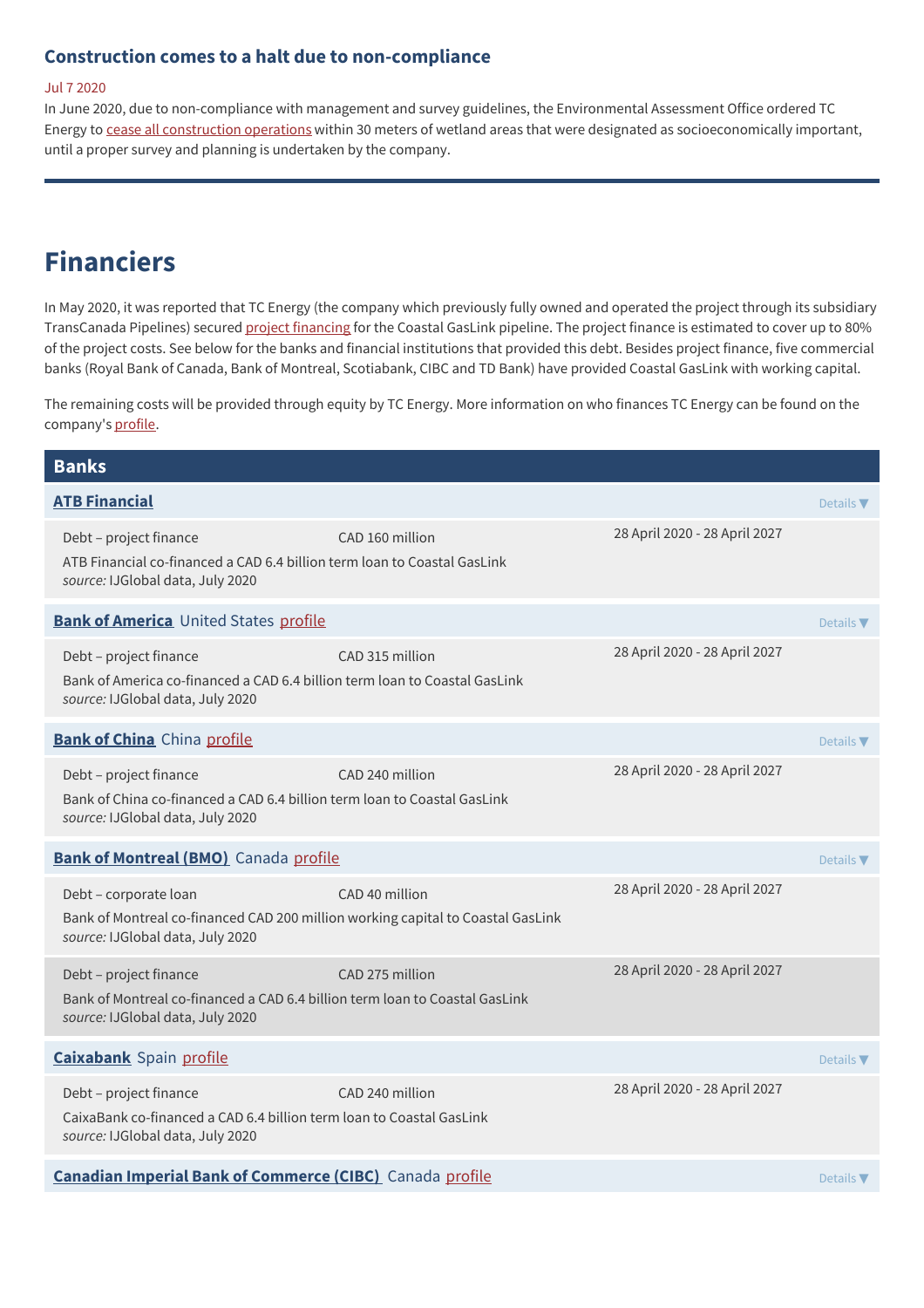| Debt - corporate loan<br>CIBC co-financed CAD 200 million working capital to Coastal GasLink<br>source: IJGlobal data, July 2020                 | CAD 40 million                                                                          | 28 April 2020 - 28 April 2027 |                              |
|--------------------------------------------------------------------------------------------------------------------------------------------------|-----------------------------------------------------------------------------------------|-------------------------------|------------------------------|
| Debt - project finance<br>CIBC co-financed a CAD 6.4 billion term loan to Coastal GasLink<br>source: IJGlobal data, July 2020                    | CAD 275 million                                                                         | 28 April 2020 - 28 April 2027 |                              |
| <b>Canadian Western Bank</b>                                                                                                                     |                                                                                         |                               | Details $\nabla$             |
| Debt - project finance<br>Canadian Western Bank co-financed a CAD 6.4 billion term loan to Coastal GasLink<br>source: IJGlobal data, July 2020   | CAD 60 million                                                                          | 28 April 2020 - 28 April 2027 |                              |
| <b>China Construction Bank</b> China profile                                                                                                     |                                                                                         |                               | Details $\blacktriangledown$ |
| Debt - project finance<br>China Construction Bank co-financed a CAD 6.4 billion term loan to Coastal GasLink<br>source: IJGlobal data, July 2020 | CAD 240 million                                                                         | 28 April 2020 - 28 April 2027 |                              |
| <b>Citi</b> United States profile                                                                                                                |                                                                                         |                               | Details $\nabla$             |
| Debt - project finance<br>Citi co-financed a CAD 6.4 billion term loan to Coastal GasLink<br>source: IJGlobal data, July 2020                    | CAD 315 million                                                                         | 28 April 2020 - 28 April 2027 |                              |
| <b>Industrial and Commercial Bank of China (ICBC)</b> China profile                                                                              |                                                                                         |                               | Details $\nabla$             |
| Debt - project finance<br>ICBC co-financed a CAD 6.4 billion term loan to Coastal GasLink<br>source: IJGlobal data, July 2020                    | CAD 160 million                                                                         | 28 April 2020 - 28 April 2027 |                              |
| JPMorgan Chase United States profile                                                                                                             |                                                                                         |                               | Details $\blacktriangledown$ |
| Debt – project finance<br>JPMorgan Chase co-financed a CAD 6.4 billion term loan to Coastal GasLink<br>source: IJGlobal data, July 2020          | CAD 315 million                                                                         | 28 April 2020 - 28 April 2027 |                              |
| <b>KB Financial Group</b> South Korea profile                                                                                                    |                                                                                         |                               | Details $\blacktriangledown$ |
| Debt - project finance<br>Kookmin Bank co-financed a CAD 6.4 billion term loan to Coastal GasLink<br>source: IJGlobal data, July 2020            | CAD 240 million                                                                         | 28 April 2020 - 28 April 2027 |                              |
| <b>KfW IPEX-Bank</b> Germany profile                                                                                                             |                                                                                         |                               | Details $\nabla$             |
| Debt - project finance<br>KfW IPEX Bank co-financed a CAD 6.4 billion term loan to Coastal GasLink<br>source: IJGlobal data, July 2020           | CAD 240 million                                                                         | 28 April 2020 - 28 April 2027 |                              |
| Landesbank Baden-Württemberg Germany profile                                                                                                     |                                                                                         |                               | Details $\nabla$             |
| Debt - project finance                                                                                                                           | CAD 160 million                                                                         | 28 April 2020 - 28 April 2027 |                              |
| source: IJGlobal data, July 2020                                                                                                                 | Landesbank Baden-Württemberg co-financed a CAD 6.4 billion term loan to Coastal GasLink |                               |                              |
| Mitsubishi UFJ Financial Group (MUFG) Japan profile                                                                                              |                                                                                         |                               | Details $\nabla$             |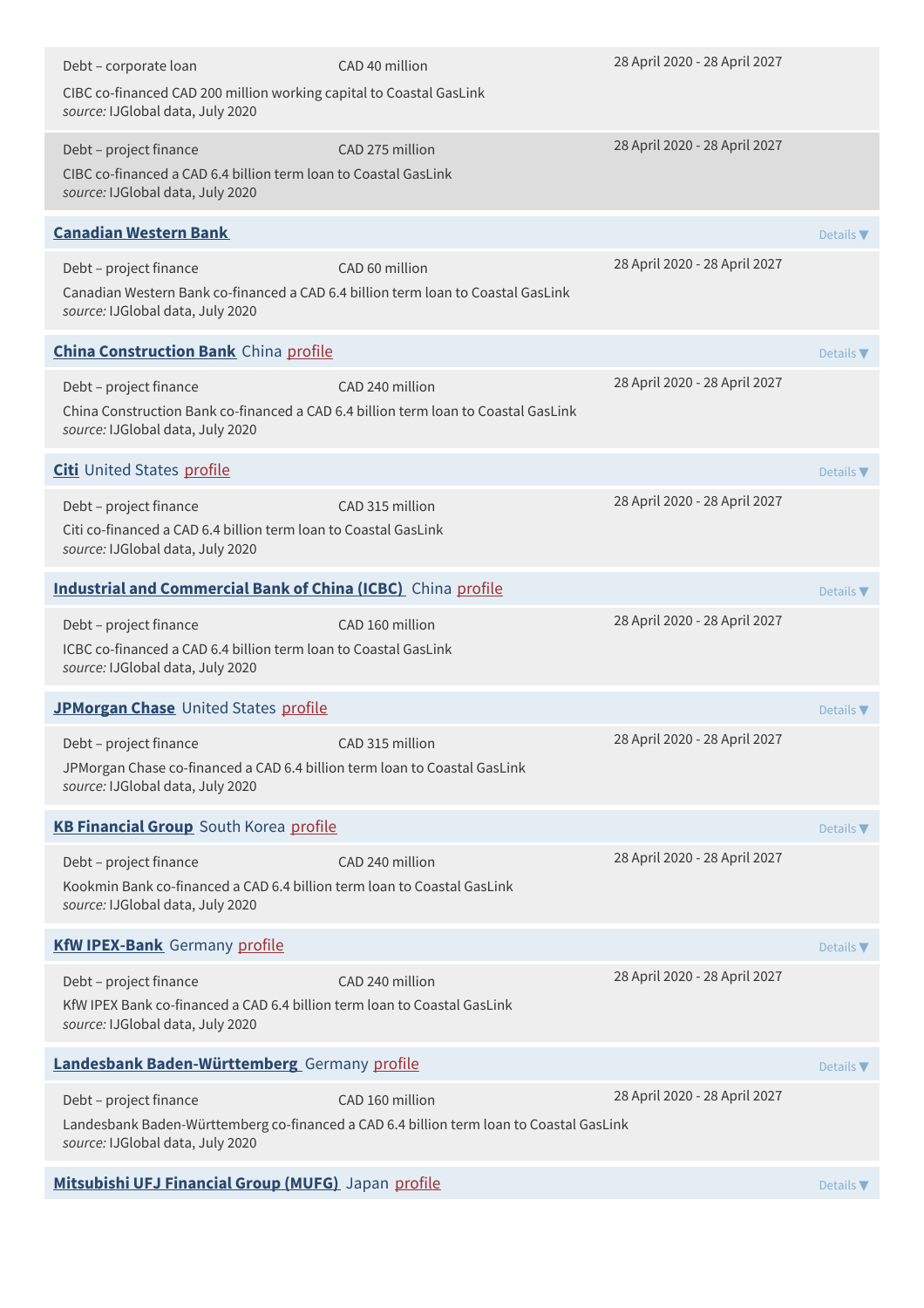| Debt - project finance<br>MUFG co-financed a CAD 6.4 billion term loan to Coastal GasLink<br>source: IJGlobal data, July 2020                    | CAD 315 million                                                                                                                                    | 28 April 2020 - 28 April 2027 |                              |
|--------------------------------------------------------------------------------------------------------------------------------------------------|----------------------------------------------------------------------------------------------------------------------------------------------------|-------------------------------|------------------------------|
| Mizuho Japan profile                                                                                                                             |                                                                                                                                                    |                               | Details $\nabla$             |
| Debt - project finance<br>Mizuho co-financed a CAD 6.4 billion term loan to Coastal GasLink<br>source: IJGlobal data, July 2020                  | CAD 315 million                                                                                                                                    | 28 April 2020 - 28 April 2027 |                              |
| National Australia Bank Australia profile                                                                                                        |                                                                                                                                                    |                               | Details $\blacktriangledown$ |
| Debt - project finance<br>National Australia Bank co-financed a CAD 6.4 billion term loan to Coastal GasLink<br>source: IJGlobal data, July 2020 | CAD 117.5 million                                                                                                                                  | 28 April 2020 - 28 April 2027 |                              |
| <b>National Bank of Canada</b>                                                                                                                   |                                                                                                                                                    |                               | Details $\nabla$             |
| Debt - project finance<br>National Bank of Canada co-financed a CAD 6.4 billion term loan to Coastal GasLink<br>source: IJGlobal data, July 2020 | CAD 315 million                                                                                                                                    | 28 April 2020 - 28 April 2027 |                              |
| Royal Bank of Canada (RBC) Canada profile                                                                                                        |                                                                                                                                                    |                               | Details $\nabla$             |
| Debt - corporate loan<br>Royal Bank of Canada co-financed CAD 200 million working capital to Coastal GasLink<br>source: IJGlobal data, July 2020 | CAD 40 million                                                                                                                                     | 28 April 2020 - 28 April 2027 |                              |
| Debt - project finance<br>Royal Bank of Canada co-financed a CAD 6.4 billion term loan to Coastal GasLink<br>source: IJGlobal data, July 2020    | CAD 275 million                                                                                                                                    | 28 April 2020 - 28 April 2027 |                              |
| <b>Scotiabank</b> Canada profile                                                                                                                 |                                                                                                                                                    |                               | Details $\blacktriangledown$ |
| Debt - corporate loan<br>Scotiabank co-financed CAD 200 million working capital to Coastal GasLink<br>source: IJGlobal data, July 2020           | CAD 40 million                                                                                                                                     | 28 April 2020 - 28 April 2027 |                              |
| Debt - project finance<br>Scotiabank co-financed a CAD 6.4 billion term loan to Coastal GasLink<br>source: IJGlobal data, July 2020              | CAD 275 million                                                                                                                                    | 28 April 2020 - 28 April 2027 |                              |
| <b>Sumitomo Mitsui Banking Corporation (SMBC)</b> Japan profile                                                                                  |                                                                                                                                                    |                               | Details $\nabla$             |
| Debt - project finance<br>SMBC co-financed a CAD 6.4 billion term loan to Coastal GasLink<br>source: IJGlobal data, July 2020                    | CAD 315 million                                                                                                                                    | 28 April 2020 - 28 April 2027 |                              |
| <b>Sumitomo Mitsui Trust Holdings</b> Japan profile                                                                                              |                                                                                                                                                    |                               | Details $\nabla$             |
| Debt - project finance<br>does not list this bank as a financier).<br>source: IJGlobal data, July 2020                                           | CAD 117.5 million<br>Sumitomo Mitsui Trust Holdings co-financed a CAD 6.4 billion term loan to Coastal GasLink. (Note sources differ and Bloomberg | 28 April 2020 - 28 April 2027 |                              |
| TD Canada profile                                                                                                                                |                                                                                                                                                    |                               | Details $\nabla$             |